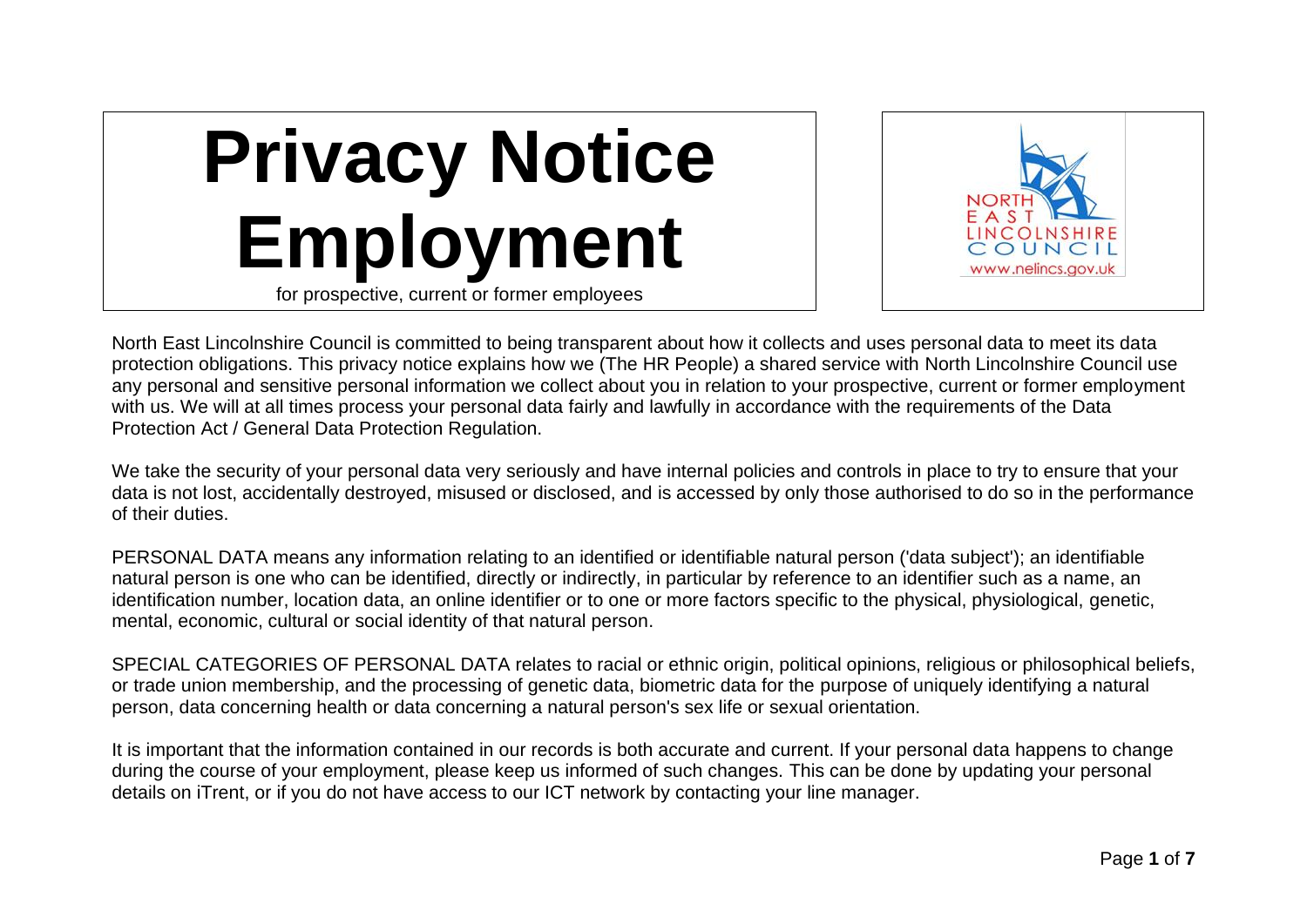| <b>Data Controller</b>                  | <b>North East Lincolnshire Council</b>                                                                                                                                                                                                                                                                                                                                       |
|-----------------------------------------|------------------------------------------------------------------------------------------------------------------------------------------------------------------------------------------------------------------------------------------------------------------------------------------------------------------------------------------------------------------------------|
| <b>Our contact details:</b>             | Human Resources, Municipal Offices, Town Hall Square, Grimsby, North East Lincolnshire, DN31<br>1HU<br>Email: customer.requests@nelincs.gov.uk<br>Please Note: Our email system will not accept any email attachments exceeding 2 Mb in size.<br>Telephone: 01472 325973<br>Opening times: Monday to Thursday 8:30am to 5pm, Friday 8:30am to 4:30pm except bank<br>holidays |
| The purpose we are                      | Your personal data is collected, used and disclosed as part of our business purposes, to                                                                                                                                                                                                                                                                                     |
| processing your<br>personal data for is | establish, manage or terminate your employment with the Council, including but not limited to:                                                                                                                                                                                                                                                                               |
|                                         | determining eligibility for initial employment, including the verification of references and<br>1.<br>qualifications.                                                                                                                                                                                                                                                        |
|                                         | 2.<br>carrying out checks with the Disclosure and Barring Service.                                                                                                                                                                                                                                                                                                           |
|                                         | 3.<br>administering pay, allowances, benefits and deductions.                                                                                                                                                                                                                                                                                                                |
|                                         | providing information to our pension scheme providers for the administration of your pension<br>4.<br>5.<br>processing requests for family, adoption, maternity, paternity, shared parental,<br>miscellaneous and other leave.                                                                                                                                               |
|                                         | processing employee work-related claims (i.e. insurance claims, industrial injury claims etc.);<br>6.<br>7.<br>establishing training and/or development requirements.                                                                                                                                                                                                        |
|                                         | conducting performance reviews and determining performance requirements.<br>8.                                                                                                                                                                                                                                                                                               |
|                                         | assessing qualifications for a particular job or task.<br>9.                                                                                                                                                                                                                                                                                                                 |
|                                         | managing and supporting occupational health activities including health surveillance,<br>10.<br>management referrals, ill health retirement applications, handling health claims and new                                                                                                                                                                                     |
|                                         | starter screening.<br>gathering evidence for disciplinary action or termination.<br>11.                                                                                                                                                                                                                                                                                      |
|                                         | establishing a contact point in the event of an emergency (such as next of kin).<br>12.                                                                                                                                                                                                                                                                                      |
|                                         | complying with employment law and other legal duties.<br>13.                                                                                                                                                                                                                                                                                                                 |
|                                         | 14. for the purpose of meeting transferee/transferor obligations under TUPE legislation.                                                                                                                                                                                                                                                                                     |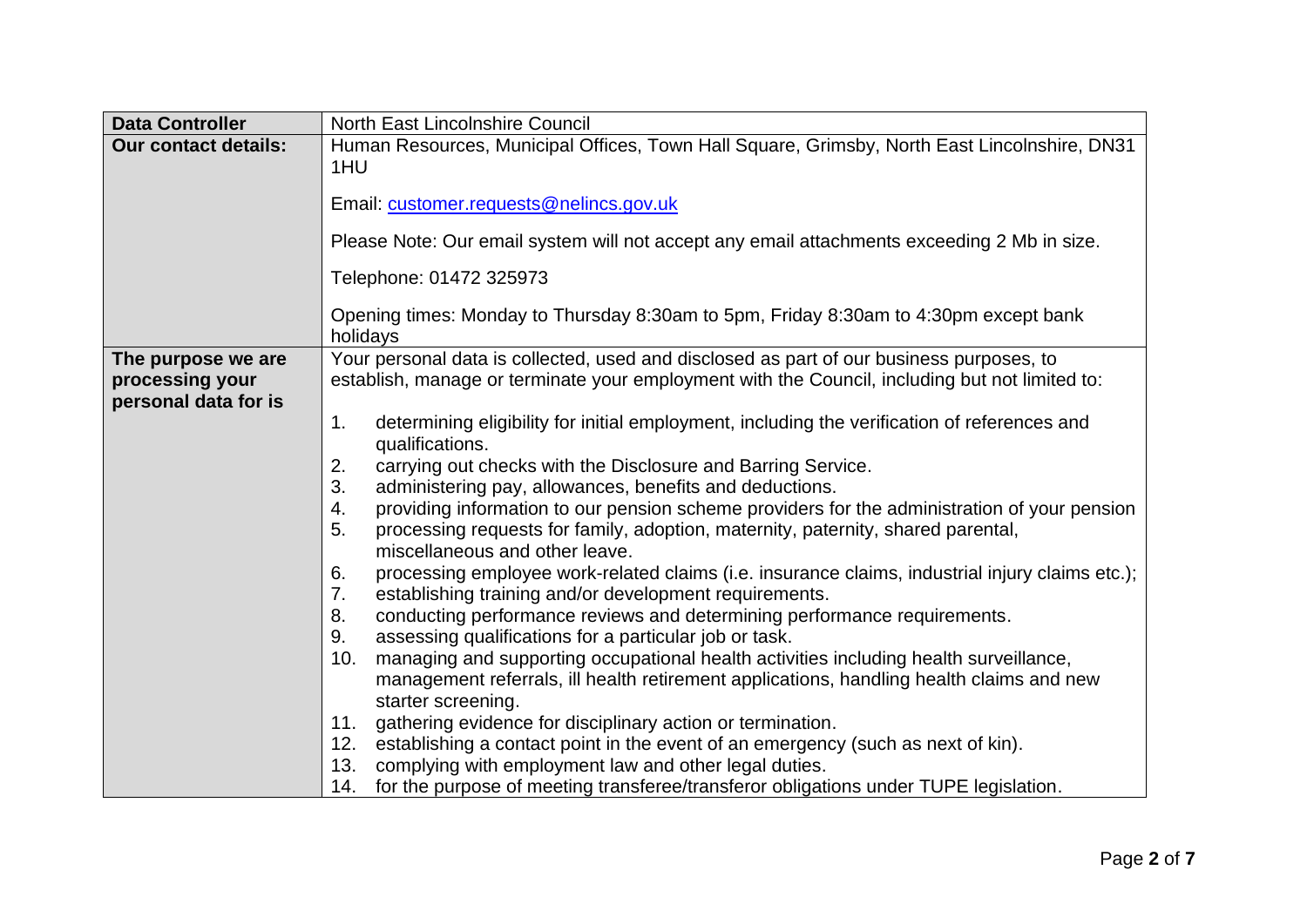|                                                 | 15. compiling staff directories,                                                                                                                                                                      |
|-------------------------------------------------|-------------------------------------------------------------------------------------------------------------------------------------------------------------------------------------------------------|
|                                                 | 16. to administer the vaccination as a condition of deployment checks, and                                                                                                                            |
|                                                 | 17. such other purposes as are reasonably required by the Council.                                                                                                                                    |
| The source of the                               | Personal data relating to you will be received from a wide range of sources to support your                                                                                                           |
| personal data we hold                           | recruitment, employment, training and pension activities. The main source of personal data will be                                                                                                    |
|                                                 | yourself, but we will also receive personal data from your family members, referees, other                                                                                                            |
|                                                 | workers, educators and examining bodies, health professionals, partner agencies, Pension                                                                                                              |
|                                                 | Schemes, the Disclosure and Barring Service, Courts and law enforcement bodies, HM Revenue                                                                                                            |
|                                                 | and Customs.                                                                                                                                                                                          |
| <b>Using your personal</b>                      | We will not process your personal data for any other purpose than that for which it was collected,                                                                                                    |
| information for other                           | without first providing you with information on that other purpose and seeking your consent if                                                                                                        |
| purposes                                        | applicable; except where we are required to disclose your personal data in accordance with                                                                                                            |
|                                                 | legislation for example in relation to the prevention and detection of crime, counter terrorism,                                                                                                      |
|                                                 | safeguarding, legal proceedings, referral to regulatory bodies, or to protect the interests of you or                                                                                                 |
|                                                 | another.                                                                                                                                                                                              |
| <b>Organisations acting</b><br>on our behalf to | When we engage a third party to process your personal data on our behalf, we obtain sufficient                                                                                                        |
|                                                 | guarantees to ensure that they only process your personal data in accordance with our written<br>instructions, are under a duty of confidentiality and are obliged to implement appropriate technical |
| process your personal<br>data                   | and organisational measures to ensure the security your personal data. The following                                                                                                                  |
|                                                 | organisations are acting on our behalf:                                                                                                                                                               |
|                                                 |                                                                                                                                                                                                       |
|                                                 | 1. Edenred for the processing of Childcare Vouchers.                                                                                                                                                  |
|                                                 | Engie for the processing of Employee Parking Permits.<br>2.                                                                                                                                           |
|                                                 | 3. Halfords for the Cycle to Work scheme.                                                                                                                                                             |
|                                                 | 4. Tusker for the salary sacrifice scheme for cars.                                                                                                                                                   |
|                                                 | 5. Roxton OHL for Occupational Health Services.                                                                                                                                                       |
|                                                 | 6. AVCwise for shared cost AVCs.                                                                                                                                                                      |
| The fair and lawful                             | Processing basis 1: Processing is necessary in order to meet our duties as an employer (Article                                                                                                       |
| basis we are                                    | 61 c compliance with a legal obligation and Article 92 b carrying out obligations and exercising                                                                                                      |
| processing your                                 | specific rights in relation to employment).                                                                                                                                                           |
| personal data on is                             |                                                                                                                                                                                                       |
|                                                 | <b>Processing basis 2:</b> Processing is necessary for the performance of a contract of employment or                                                                                                 |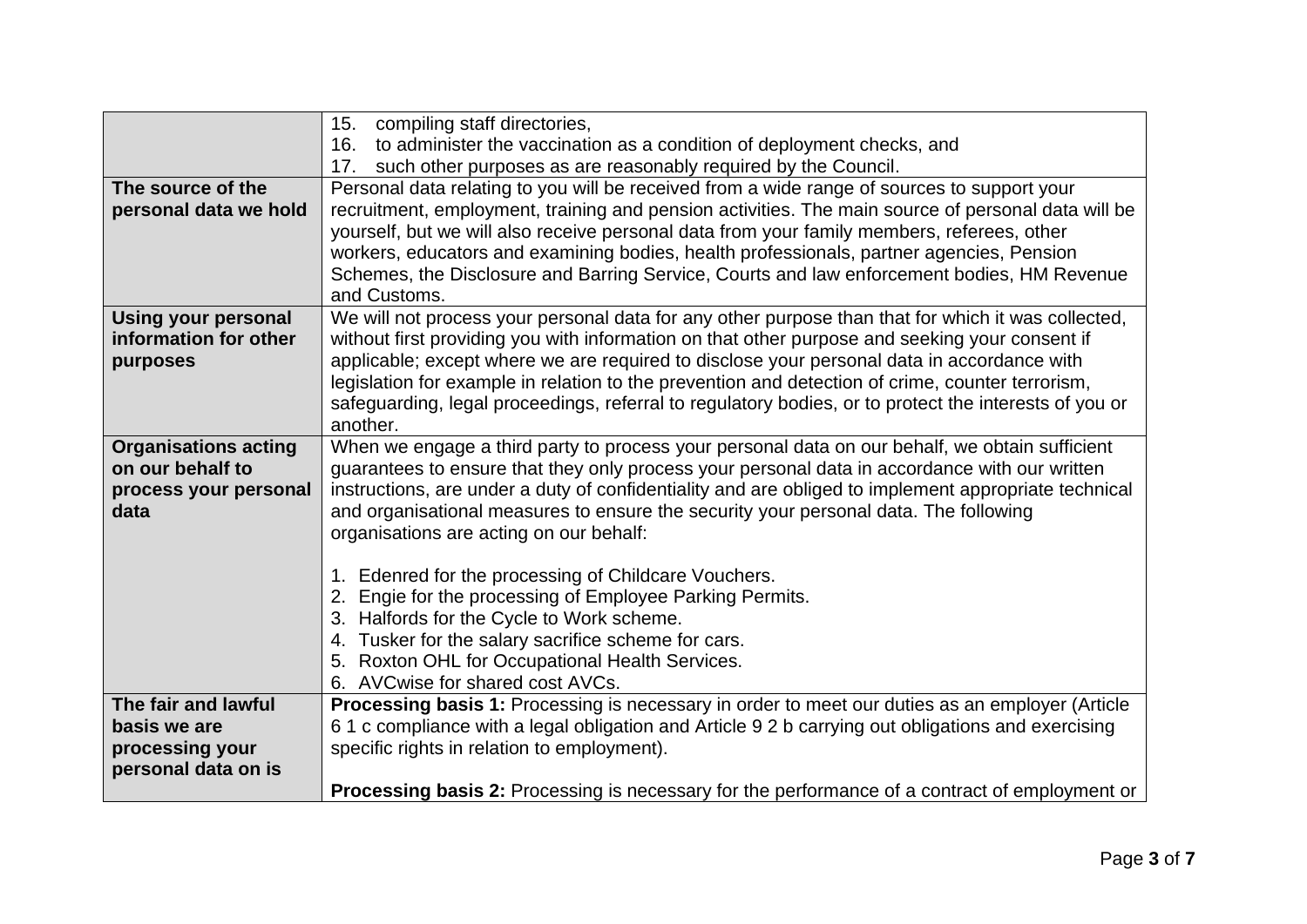|                                                                  | in order to take steps at your request prior to entering into a contract of employment (Article 6 1<br>b).                                                                                                                                                                                                                                                                                                                                                                                                                                     |
|------------------------------------------------------------------|------------------------------------------------------------------------------------------------------------------------------------------------------------------------------------------------------------------------------------------------------------------------------------------------------------------------------------------------------------------------------------------------------------------------------------------------------------------------------------------------------------------------------------------------|
|                                                                  | <b>Processing basis 3:</b> You have consented to the processing of your personal data for one or<br>more specific purposes (Article 6 1 a and 9 2 a), this will include providing references to<br>prospective employers, financial bodies, mortgage providers, housing associations or landlords at<br>your explicit request.                                                                                                                                                                                                                 |
|                                                                  | <b>Processing basis 4:</b> is necessary for the purposes of preventive or occupational medicine, for<br>the assessment of working capacity of the employee, medical diagnosis, the provision of health or<br>social care of treatment or the management of health or social care systems and services (Article<br>$92 h$ ).                                                                                                                                                                                                                    |
|                                                                  | <b>Processing basis 5:</b> For criminal conviction information (obtained via the Disclosure and Barring<br>Service (DBS)) processing meets the requirements of Article 10 of the GDPR under Schedule 1,<br>Part 1 of the Data Protection Act 2018 - processing in connection with employment, health and<br>research - Processing necessary for the purposes of performing or exercising obligations or rights<br>of the controller or the data subject under employment law, social security law or the law relating<br>to social protection. |
|                                                                  | Processing basis 6a: Processing is necessary for the performance of a task carried out in the<br>public interest or in the exercise of official authority vested in the controller (Article 6 1 e);                                                                                                                                                                                                                                                                                                                                            |
|                                                                  | <b>Processing basis 6b:</b> Processing of special categories of personal data is necessary for reasons<br>of substantial public interest, on the basis of Union or Member State law which shall be<br>proportionate to the aim pursued, respect the essence of the right to data protection and provide<br>for suitable and specific measures to safeguard the fundamental rights and the interests of the<br>data subject (Article 9 2 g).                                                                                                    |
| Am I required to<br>provide the Council<br>with my personal data | You are required to provide the minimum personal data necessary for us to manage your<br>employment application and if successful your employment with us. Failure to provide the<br>minimum necessary personal data we require could prevent us offering you employment or<br>impact on your pay and conditions.                                                                                                                                                                                                                              |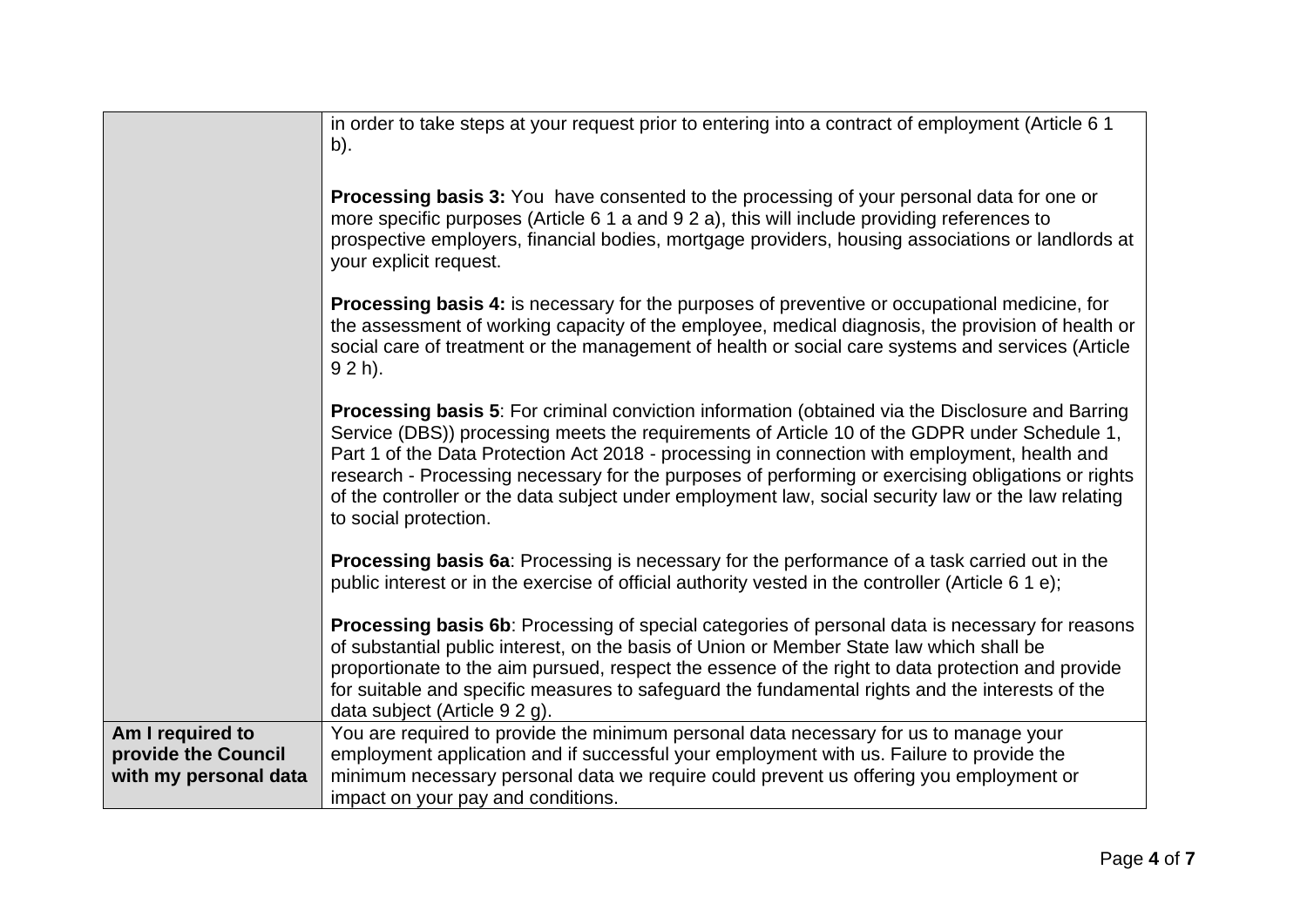| <b>Does the Council's</b> | <b>No</b>                                                                                             |
|---------------------------|-------------------------------------------------------------------------------------------------------|
| processing of my          |                                                                                                       |
| personal data involve     |                                                                                                       |
| automated decision-       |                                                                                                       |
| making, including         |                                                                                                       |
| profiling?                |                                                                                                       |
| Can I withdraw my         | You can withdraw your consent for the processing of your personal data at any time if that            |
| consent?                  | processing is on the sole basis of your consent (Processing basis 3).                                 |
| Who we will share         | For the performance of the employment contract and in order to fulfil our statutory responsibilities, |
| your personal data        | the Council is required to transfer personal data to third parties, including:                        |
| with                      |                                                                                                       |
|                           | <b>HM Revenue and Customs.</b><br>1)                                                                  |
|                           | <b>Pension Scheme Providers.</b><br>(2)                                                               |
|                           | 3)<br>Health and Safety Executive.                                                                    |
|                           | Healthcare, social and welfare professionals and organisations.<br>4)                                 |
|                           | The Disclosure and Barring Service.<br>5)                                                             |
|                           | <b>Central Government Departments.</b><br>6)                                                          |
|                           | Financial organisations.<br>7)                                                                        |
|                           | <b>Educators and Examining bodies.</b><br>8)                                                          |
|                           | 9)<br><b>Professional Bodies.</b>                                                                     |
|                           | 10) Law enforcement agencies and bodies.                                                              |
|                           | 11) Courts and Tribunals.                                                                             |
|                           | 12) Legal representatives.                                                                            |
|                           | 13) Ombudsman and Regulatory bodies.                                                                  |
|                           | 14) Service providers.                                                                                |
|                           | 15) Debt collection and tracing agencies.                                                             |
|                           | 16) Trade Unions.                                                                                     |
|                           | 17) Licensing authorities, and                                                                        |
|                           | 18) Transferee employers (TUPE).                                                                      |
|                           |                                                                                                       |
|                           | We will also disclose personal data to third parties when you have given your explicit consent,       |
|                           | including:                                                                                            |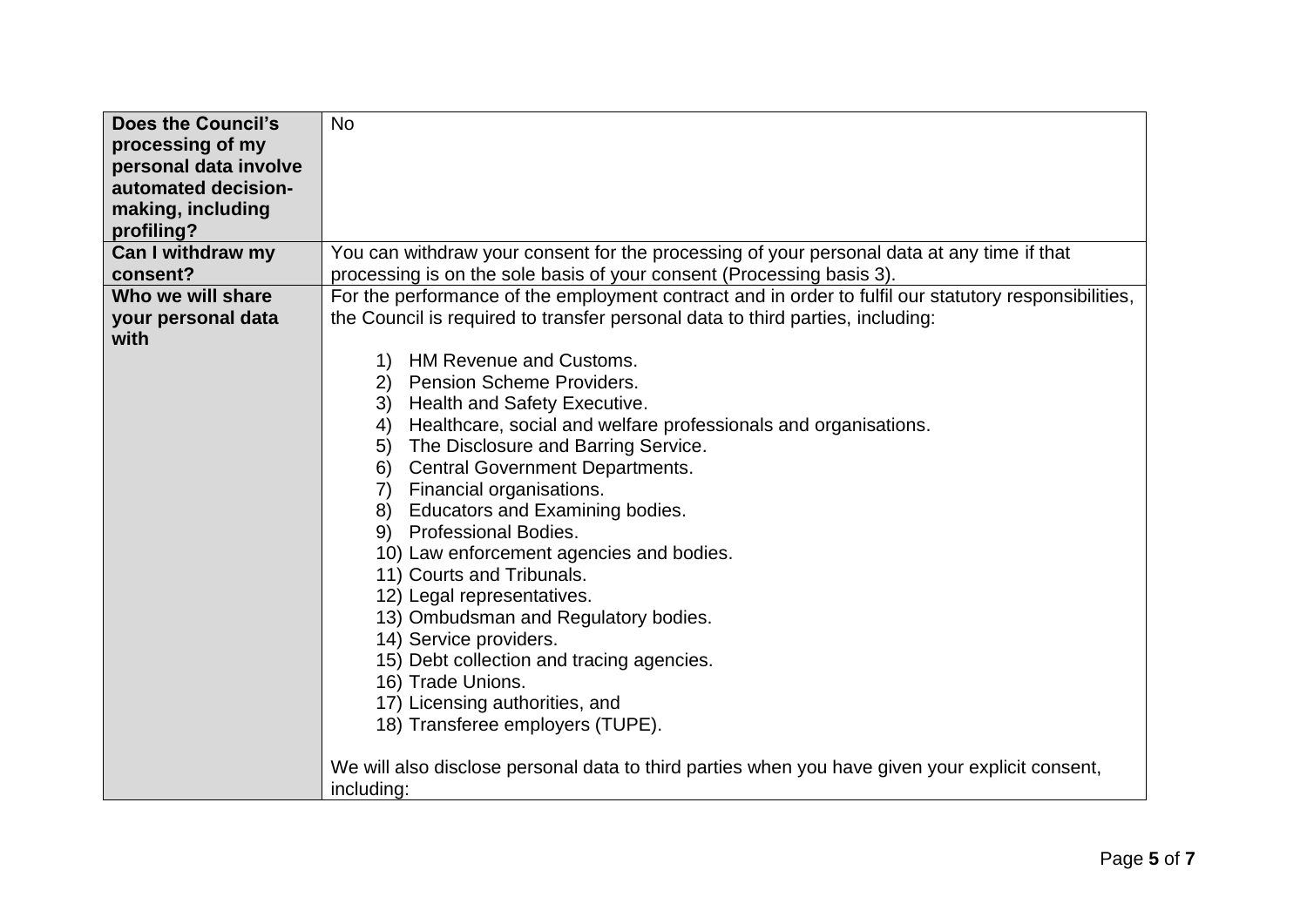|                                                         | 19) Credit Reference Agencies.<br>20) Mortgage Providers, Housing Associations and landlords, and<br>21) Prospective employers for purposes of providing references.                                                                                                                   |
|---------------------------------------------------------|----------------------------------------------------------------------------------------------------------------------------------------------------------------------------------------------------------------------------------------------------------------------------------------|
|                                                         | Colleagues may share your professional data, such as name, job title and work contact details<br>with residents or external organisations where it is appropriate to your role and duties. This may<br>include publishing name, job role and contact details online where appropriate. |
|                                                         | You may be named or otherwise identified in committee reports and other published materials in<br>the course of your work for the Council.                                                                                                                                             |
|                                                         | Information about senior officers is published online to meet Local Government Transparency<br>obligations or in response to Freedom of Information requests. This may include your job title and<br>details of remuneration.                                                          |
|                                                         | We may disclose your personal data during emergency situations or where it is necessary to<br>protect the safety of you or another person or group of persons.                                                                                                                         |
|                                                         | Your personal data may be disclosed to law enforcement bodies where it is necessary for<br>investigations or the prevention or detection of crime.                                                                                                                                     |
|                                                         | To support TUPE arrangements the minimum necessary personal data and special categories of<br>personal data will be passed to the new employer transferee.                                                                                                                             |
| <b>Transfers of personal</b><br>data to a third country | Personal data is not routinely disclosed or transferred outside of the UK.                                                                                                                                                                                                             |
| How long we will<br>retain your personal<br>data for    | We endeavour to only retain your personal data for as long as is necessary to meet legal and<br>business obligations.                                                                                                                                                                  |
|                                                         | Details of our retention periods for employment related data can be found on the intranet in the<br>Human Resources section of our retention schedule, or on request from the Data Protection<br>Officer.                                                                              |